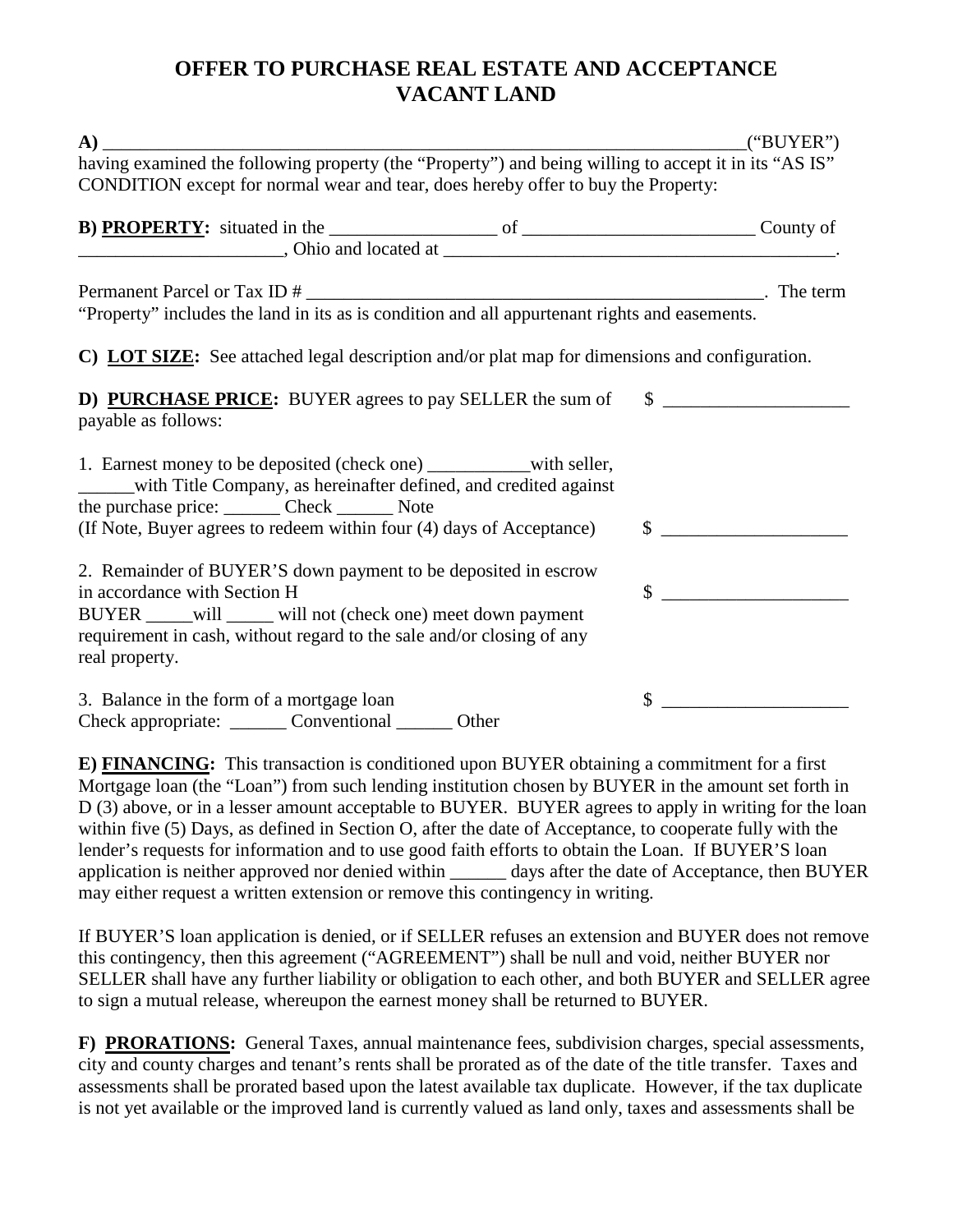prorated based upon a reasonable estimate of the sums owed. The escrow agent is instructed to contact the local governmental taxing authority, verify the correct tax value of the property as of the date of title transfer, and pay the current taxes due to the date of the title transfer. If the property being transferred is new construction and recently completed or in the process of completion at the time the AGREEMENT is made, then the escrow agent is instructed to make a good faith estimate of the taxes to be owed on the value of the improved property to the date of title transfer and to reserve sufficient funds in escrow from SELLER'S net proceeds to pay those taxes when they become due and payable after title transfer. The escrow agent is instructed to release the balance of the funds on reserve, if any, once it receives notice from the local county auditor that the taxes on the land and improvements have been paid in full to the date of the title transfer. BUYER acknowledges that the latest available tax duplicate may not accurately reflect the amount of taxes and assessments that will be owed. SELLER agrees to reimburse BUYER directly outside of escrow for any increase in valuation and the cost of all passed or levied, but not yet certified, taxes and assessments, public or private, except the following: \_\_\_\_\_\_\_\_\_\_\_\_\_\_\_\_\_\_\_\_\_\_\_\_\_\_\_\_\_\_\_\_\_\_\_

If the Property is deemed to be subject to any agricultural tax recoupment  $(C.A.U.V.)$  BUYER SELLER agrees to pay the amount of such recoupment.

\_\_\_\_\_\_\_\_\_\_\_\_\_\_\_\_\_\_\_\_\_\_\_\_\_\_\_\_\_\_\_\_\_\_\_\_\_\_\_\_\_\_\_\_\_\_\_\_\_\_\_\_\_\_\_\_\_\_\_\_\_\_\_\_\_\_\_\_\_\_\_\_\_\_\_\_\_\_\_\_\_\_\_\_\_

**G) NOTICES:** SELLER warrants that SELLER has not received notice from the Sheriff or local law enforcement authorities regarding sex offenders. BUYER agrees that it is the BUYER'S obligation to inquire with the local Sheriff as to the most current registration of sex offenders.

**H) CLOSING:** All documents and funds necessary to complete this transaction shall be placed in escrow with the BUYER'S lending institution or a Title Company on or before \_\_\_\_\_\_\_\_\_\_\_\_\_\_\_\_\_\_\_\_\_\_\_\_ and the Deed shall be recorded on or about but not before  $\frac{\sqrt{2}}{2}$ , except that if a defect in Title appears, SELLER shall have thirty (30) days after notice from BUYER to remove such defect and if unable to do so, BUYER may either (1) accept Title subject to such defect without any reduction in the purchase price; or (2) terminate this AGREEMENT, in which case neither BUYER or SELLER shall have any further liability to each other, and both BUYER and SELLER agree to sign a mutual release, whereupon the earnest money shall be returned to the BUYER.

**I) POSSESSION:** SELLER shell deliver possession to BUYER upon recording of the Deed or  $\frac{1}{\sqrt{1-\frac{1}{\sqrt{1-\frac{1}{\sqrt{1-\frac{1}{\sqrt{1-\frac{1}{\sqrt{1-\frac{1}{\sqrt{1-\frac{1}{\sqrt{1-\frac{1}{\sqrt{1-\frac{1}{\sqrt{1-\frac{1}{\sqrt{1-\frac{1}{\sqrt{1-\frac{1}{\sqrt{1-\frac{1}{\sqrt{1-\frac{1}{\sqrt{1-\frac{1}{\sqrt{1-\frac{1}{\sqrt{1-\frac{1}{\sqrt{1-\frac{1}{\sqrt{1-\frac{1}{\sqrt{1-\frac{1}{\sqrt{1-\frac{1}{\sqrt{1-\frac{1}{\sqrt{1-\frac{1}{\sqrt{1-\frac{1}{\sqrt{1-\frac{1$ of possession.

**J) TITLE:** SELLER shall furnish a General Warranty or Fiduciary Deed with release of dower, if any, conveying the Property to BUYER or nominee free and clear of all liens and encumbrances whatsoever except (a) such encroachments and recorded restrictions, easements and conditions, including without limitation subsurface rights, which do not materially adversely affect the Property's use or value; (b) zoning ordinances, if any; and (c) taxes and assessments which are a lien on the Property but are not yet payable. BUYER shall receive an Owners Policy of Title Insurance ("Title Policy") through **Revere Title Agency** in the amount of the purchase price subject to the exceptions above and any acts of Grantee.

**K) CHARGES:** SELLER shall pay the following costs through escrow: (1) the Title Search and onehalf the premium of the Title Policy; (2) the amount due to discharge any lien(s) on the Property and to record cancellation thereof; (3) any governmental conveyance fee or transfer tax; (4) deed preparation; (5) the prorations due BUYER under this AGREEMENT; (6) one-half the escrow fee. If a defect is found in any utility main supply lines at the Property at the time of transfer of utilities, SELLER shall pay all costs for repair of same.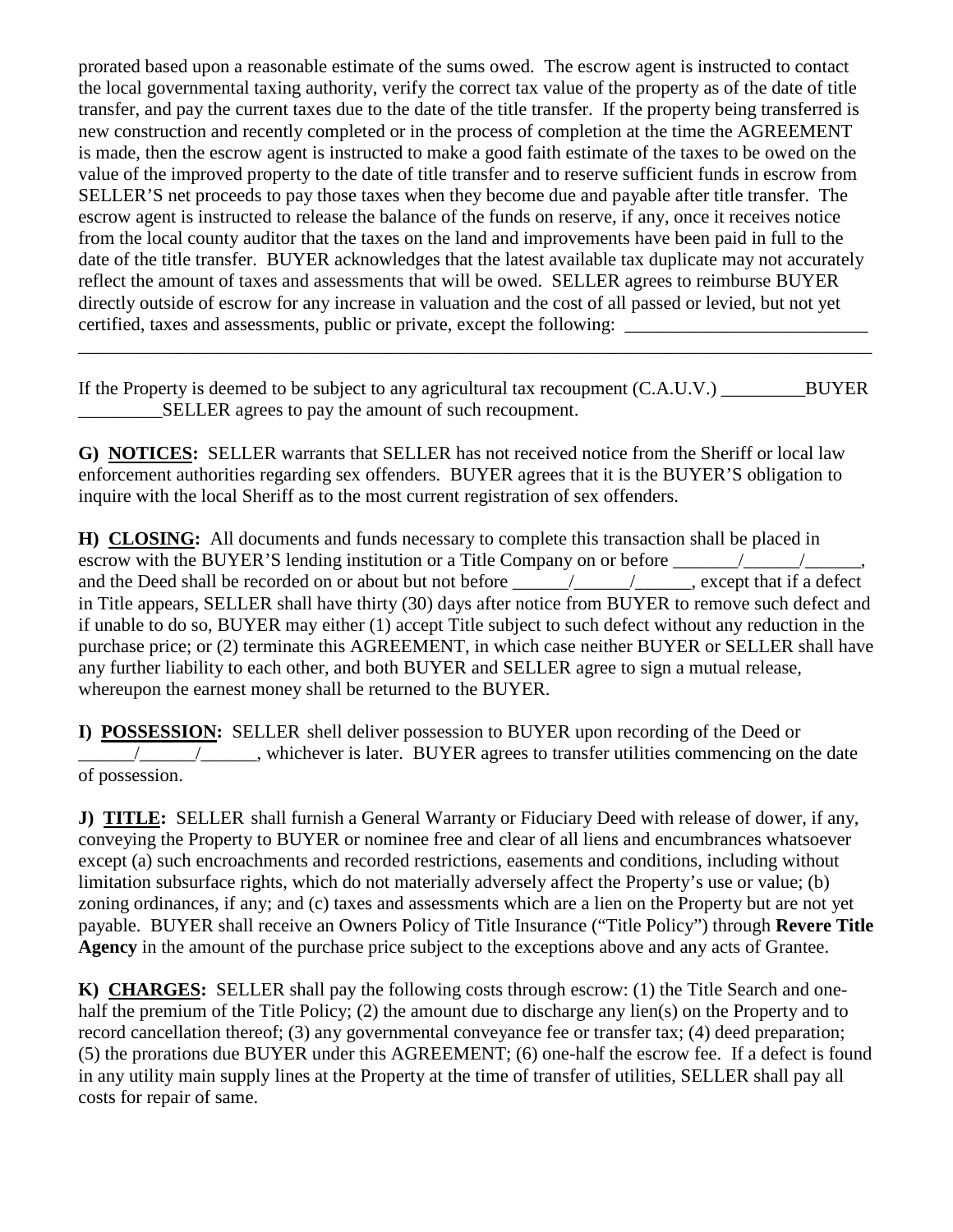BUYER shall pay the following costs through escrow: (1) recording of the deed (2) one-half the escrow fee; (3) one-half the premium for the Title Policy; (4) location survey; (5) all costs incidental to BUYER'S financing.

BUYER acknowledges that BUYER is relying upon BUYER'S own inspection and evaluation of the Property, whether performed by BUYER or BUYER'S independent inspectors or contractors in determining the Property's condition or fitness.

**L) (1) INSPECTIONS:** BUYER shall have professionals perform, at BUYER'S expense, the inspections indicated below. BUYER may access the Property for purposes of inspection, surveys, tests, and any other such evaluations as provided in this AGREEMENT. A professional is a person engaged full-time for profit in the business directly related to the inspection service indicated. **BUYER must indicate "YES" for each professional inspection desired and the number of days following the date of Acceptance that BUYER has to conduct each inspection elected:**

**Soil Tests:**  $YES$  (Number of Days for Inspections) BUYER shall have the right to have percolation tests, radon, and/or additional soil investigation to ascertain whether or not the Property is suitable for BUYER'S intended use. BUYER shall be responsible for any damages to the Property caused by such tests.

**Survey:** <u>\_\_\_\_\_\_</u> YES \_\_\_\_\_\_\_ (Number of Days for Inspections) If SELLER has not provided BUYER with a survey, BUYER shall have the right to have the Property surveyed by a licensed surveyor.

**Well Report:** \_\_\_\_\_\_ YES \_\_\_\_\_\_ (Number of Days for Inspections) BUYER shall have the right to obtain a written well report from a licensed well drilling contractor.

**Title, Zoning, and Usuage:** \_\_\_\_\_\_\_ YES \_\_\_\_\_\_ (Number of Days for Inspections) BUYER shall have the right to order, review and approve a title commitment setting forth the condition of title to the Property. BUYER shall also have the right to review public records, including without limitation deed restrictions, the recorded plat, homeowners' association restrictions, if any, applicable ordinances, the location and availability of utilities, and water and septic requirements to determine whether or not the Property is suitable for BUYER'S intended use.

**Other:** \_\_\_\_\_\_\_ YES \_\_\_\_\_\_\_\_ (Number of Days for Inspections)  $Specify:$ 

Within three (3) days after completion of the last inspection, BUYER shall choose and perform one of the following:

- **(A)** Remove the inspection contingency and accept the Property in its "as is" present physical condition. If the Property is accepted in its "as is" present physical condition, then BUYER agrees to sign a "Removal of Contingency" **OR**
- **(B)** Accept the Property subject to SELLER'S repair by a qualified contractor of latent material defect(s), if any, not previously disclosed in writing by SELLER. BUYER agrees to provide SELLER with a copy of all inspection reports. SELLER and BUYER shall have three (3) days from SELLER'S receipt of BUYER'S written request to agree in writing which material defect(s), if any, will be corrected by SELLER. If BUYER and SELLER do not agree in